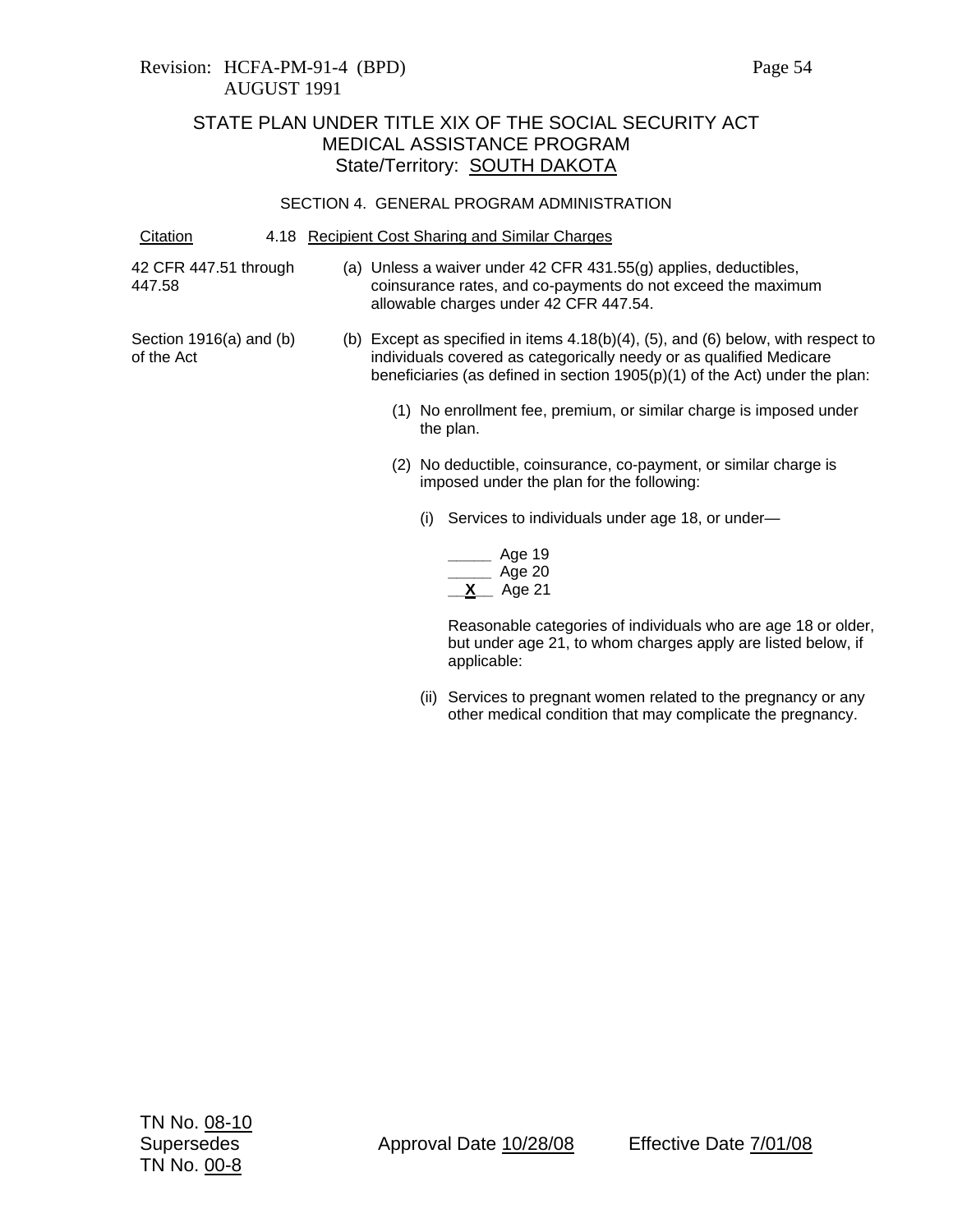## Revision: HCFA-PM-91-4 (BPD) Page 55 AUGUST 1991

## STATE PLAN UNDER TITLE XIX OF THE SOCIAL SECURITY ACT MEDICAL ASSISTANCE PROGRAM State/Territory: SOUTH DAKOTA

### SECTION 4. GENERAL PROGRAM ADMINISTRATION

Citation 4.18 Recipient Cost Sharing and Similar Charges (continued)

42 CFR 447.50 through 447.57

Section 1916(a) and (j), and

1916A(b) of the Act

- (b) (2) (continued)
	- (iii) All services furnished to pregnant women.
		- **X** Not applicable. Charges apply for services provided to pregnant women unrelated to the pregnancy. Services relating to a pregnancy, post-partum condition, a condition caused by the pregnancy, or a condition that may complicate the pregnancy, including services listed in Supplement to Attachment 3.1-A, page 39, are exempt from cost sharing.
	- (iv) Services furnished to any individual whose medical assistance for services furnished in an institution or in a home and community-based setting, is reduced by amounts reflecting available income other than required for personal needs.
	- (v) Emergency services if the services meet the requirements in 42 CFR 447.56(a)(2)(i).
	- (vi) Family planning services and supplies described in section 1905(a)(4)(C) of the Act.
	- (vii) Services furnished to an individual receiving hospice care, as defined in section 1905(o) of the Act.
	- (viii) Services furnished to individuals who are receiving Medicaid under 42 CFR 435.213.
	- (ix) Services furnished to an Indian who is receiving or has ever received an item or service furnished by an Indian health care provider or through referral under contract health services.
	- (x) Provider-preventable services as defined in  $§447.26(b).$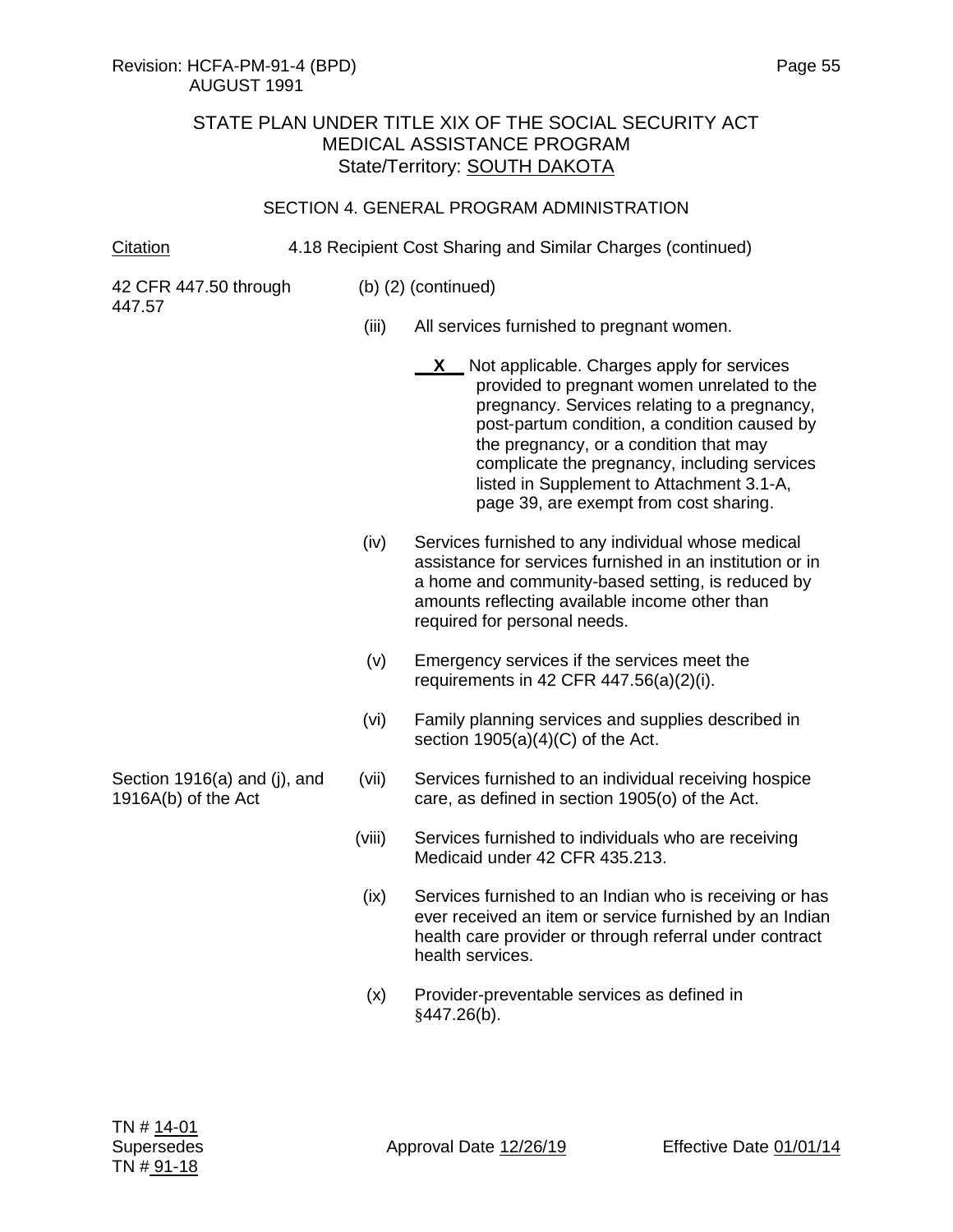### SECTION 4. GENERAL PROGRAM ADMINISTRATION

Citation 4.18 Recipient Cost Sharing and Similar Charges (continued)

(b) (continued)

42 CFR 447.51 through 447.58

(3) Unless a waiver under 42 CFR 431.55(g) applies, nominal deductible, coinsurance, co-payment, or similar charges are imposed for services that are not excluded from such charges under item (b)(2) above.

**\_\_\_\_\_** Not applicable. No such charges are imposed.

- (i) For any service, no more than one type of charge is imposed.
- (ii) Charges apply to services furnished to the following age groups:

| 18 or older |
|-------------|
| 19 or older |
| 20 or older |
| 21 or older |

**\_\_\_\_\_** Charges apply to services furnished to the following reasonable categories of individuals listed below who are 18 years of age or older but under age 21.

Supersedes **Approval Date 10/28/08** Effective Date  $\frac{7}{01/08}$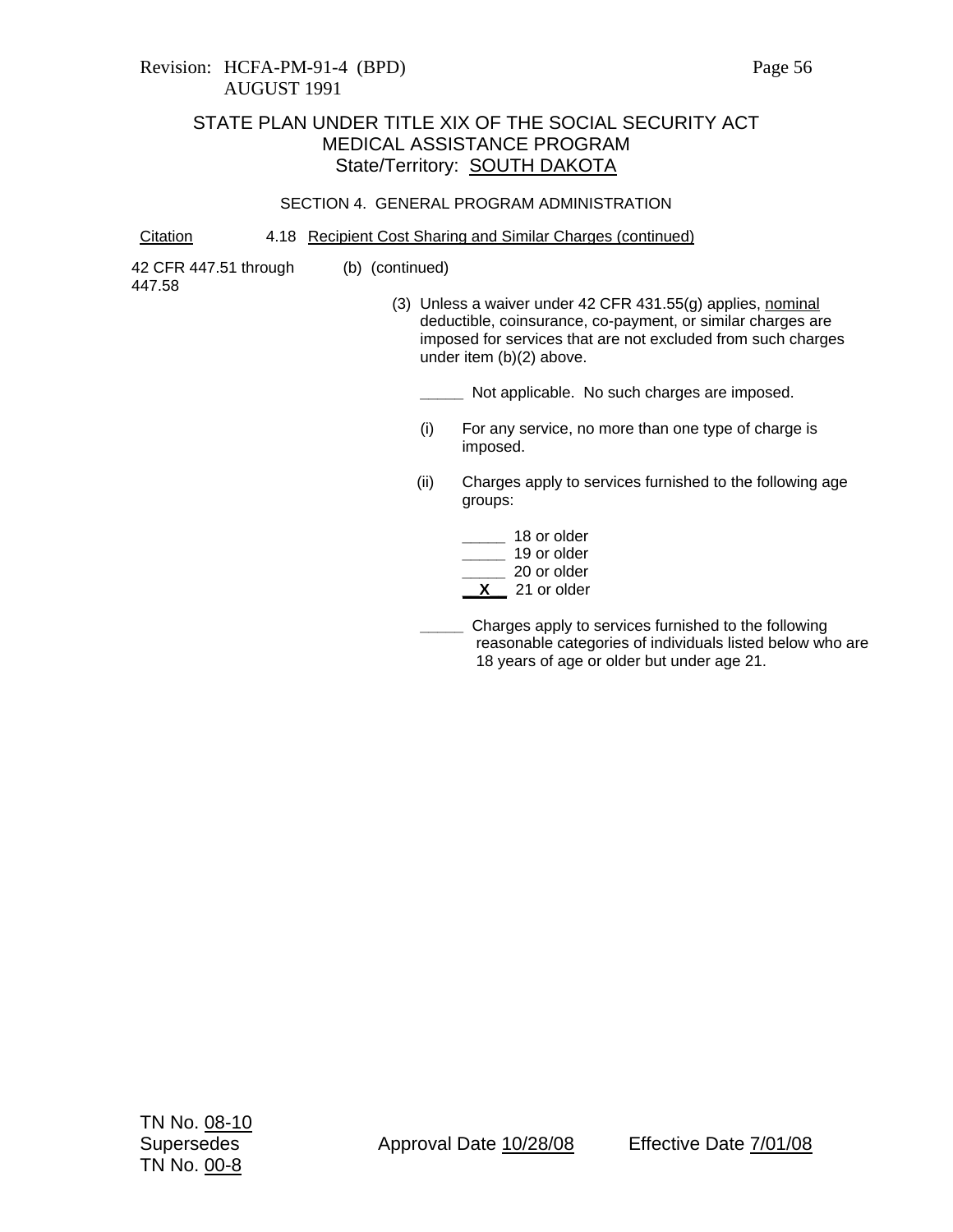## Revision: HCFA-PM-91-4 (BPD) Page 56a AUGUST 1991

### STATE PLAN UNDER TITLE XIX OF THE SOCIAL SECURITY ACT MEDICAL ASSISTANCE PROGRAM State/Territory: **SOUTH DAKOTA**

### SECTION 4. GENERAL PROGRAM ADMINISTRATION

Citation 4.18 Recipient Cost Sharing and Similar Charges (continued)

42 CFR 447.51 through 447.58

- (b) (3) (continued)
	- (iii) For the categorically needy and qualified Medicare beneficiaries, **ATTACHMENT 4.18-A** specifies the:
		- (A) Service(s) for which a charge(s) is applied;
		- (B) Nature of the charge imposed on each service;
		- (C) Amount(s) of and basis for determining the charge(s);
		- (D) Method used to collect the charge(s);
		- (E) Basis for determining whether an individual is unable to pay the charge and the means by which such an individual is identified to providers;
		- (F) Procedures for implementing and enforcing the exclusions from cost sharing contained in 42 CFR 447.53(b); and
		- (G) Cumulative maximum that applies to all deductible, coinsurance or co-payment charges imposed on a specified time period.
			- **\_\_X\_\_** Not applicable. There is no maximum.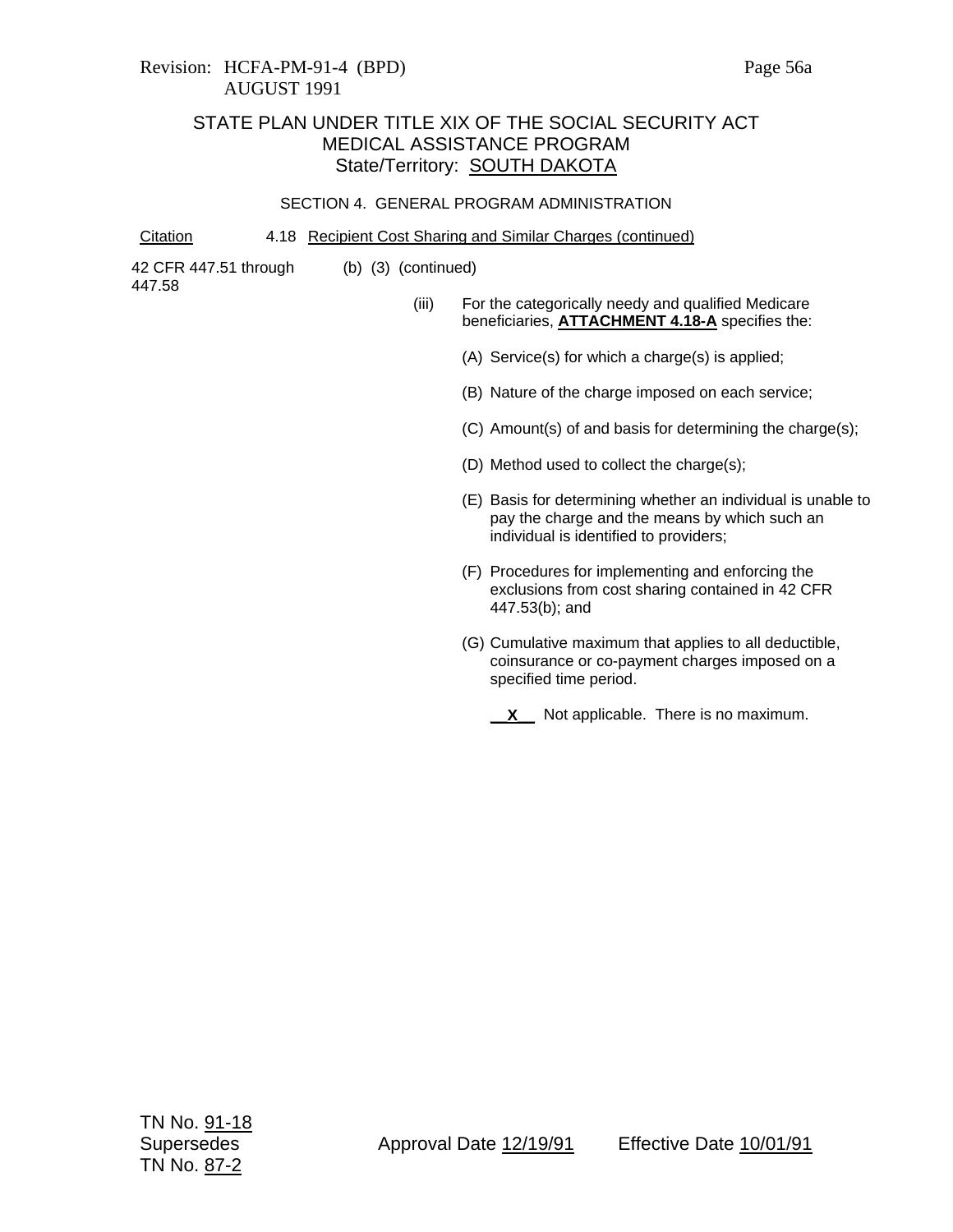## Revision: HCFA-PM-91-4 (BPD) Page 56b AUGUST 1991

# STATE PLAN UNDER TITLE XIX OF THE SOCIAL SECURITY ACT MEDICAL ASSISTANCE PROGRAM State/Territory: SOUTH DAKOTA

### SECTION 4. GENERAL PROGRAM ADMINISTRATION

| Citation | 4.18 Recipient Cost Sharing and Similar Charges (continued) |  |
|----------|-------------------------------------------------------------|--|
|          |                                                             |  |

(b) (continued)

| Section 1916(c) of the<br>Act             |         | A monthly premium is imposed on pregnant women and<br>infants who are covered under section<br>$1902(a)(10)(A)(ii)(IX)$ of the Act and whose income equals<br>or exceeds 150 percent of the Federal poverty level<br>applicable to a family of the size involved. The<br>requirements of section 1916(c) of the Act are met.<br><b>ATTACHMENT 4.18-D</b> specifies the method the State<br>uses for determining the premium and the criteria for<br>determining what constitutes undue hardship for waiving<br>payment of premiums by recipients. |
|-------------------------------------------|---------|---------------------------------------------------------------------------------------------------------------------------------------------------------------------------------------------------------------------------------------------------------------------------------------------------------------------------------------------------------------------------------------------------------------------------------------------------------------------------------------------------------------------------------------------------|
| $1902(a)(52)$ and $1925(b)$<br>of the Act | $(5)$ _ | For families receiving extended benefits during a second 6-<br>month period under section 1925 of the Act, a monthly<br>premium is imposed in accordance with sections<br>$1925(b)(4)$ and (5) of the Act.                                                                                                                                                                                                                                                                                                                                        |
| $1916(d)$ of the Act                      | (6)     | A monthly premium, set on a sliding scale, is imposed on<br>qualified disabled and working individuals who are covered<br>under section $1902(a)(10)(E)(ii)$ of the Act and whose<br>income exceeds 150 percent (but does not exceed 200<br>percent) of the Federal poverty level applicable to a family<br>of the size involved. The requirements of section 1916(d)<br>of the Act are met. <b>ATTACHMENT 4.18-E</b> specifies the<br>method and standards the State uses for determining the<br>premium.                                        |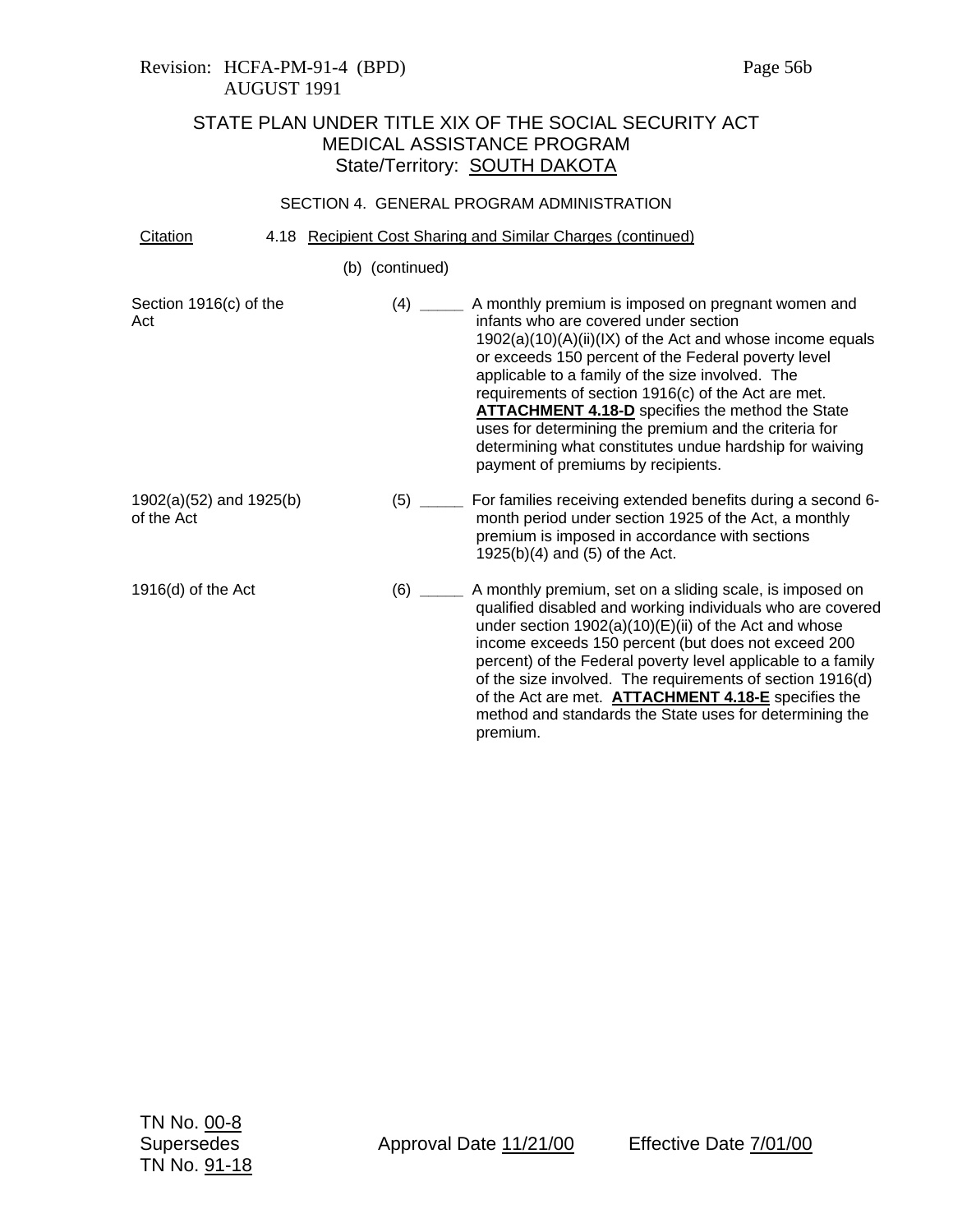### Revision: HCFA-PM-91-4 (BPD) Page 56c AUGUST 1991

## STATE PLAN UNDER TITLE XIX OF THE SOCIAL SECURITY ACT MEDICAL ASSISTANCE PROGRAM State/Territory: SOUTH DAKOTA

### SECTION 4. GENERAL PROGRAM ADMINISTRATION

Citation 4.18 Recipient Cost Sharing and Similar Charges (continued)

42 CFR 447.51 through

447.58

- (c) **\_\_\_\_\_** Individuals are covered as medically needy under the plan.
	- (1) **\_\_\_\_\_** An enrollment fee, premium, or similar charge is imposed. **ATTACHMENT 4.18-B** specifies the amount of and liability period for such charges subject to the maximum allowable charges in 42 CFR 447.52(b) and defines the State's policy regarding the effect on recipients of non-payment of the enrollment fee, premium, or similar charge.

42 CFR 447.51 through 447.58

- (2) No deductible, coinsurance, co-payment, or similar charge is imposed under the plan for the following:
	- (i) Services to individuals under age 18, or under—

| Age 19 |
|--------|
| Age 20 |
| Age 21 |

Reasonable categories of individuals who are age 18 or older, but under age 21, to whom charges apply are listed below, if applicable: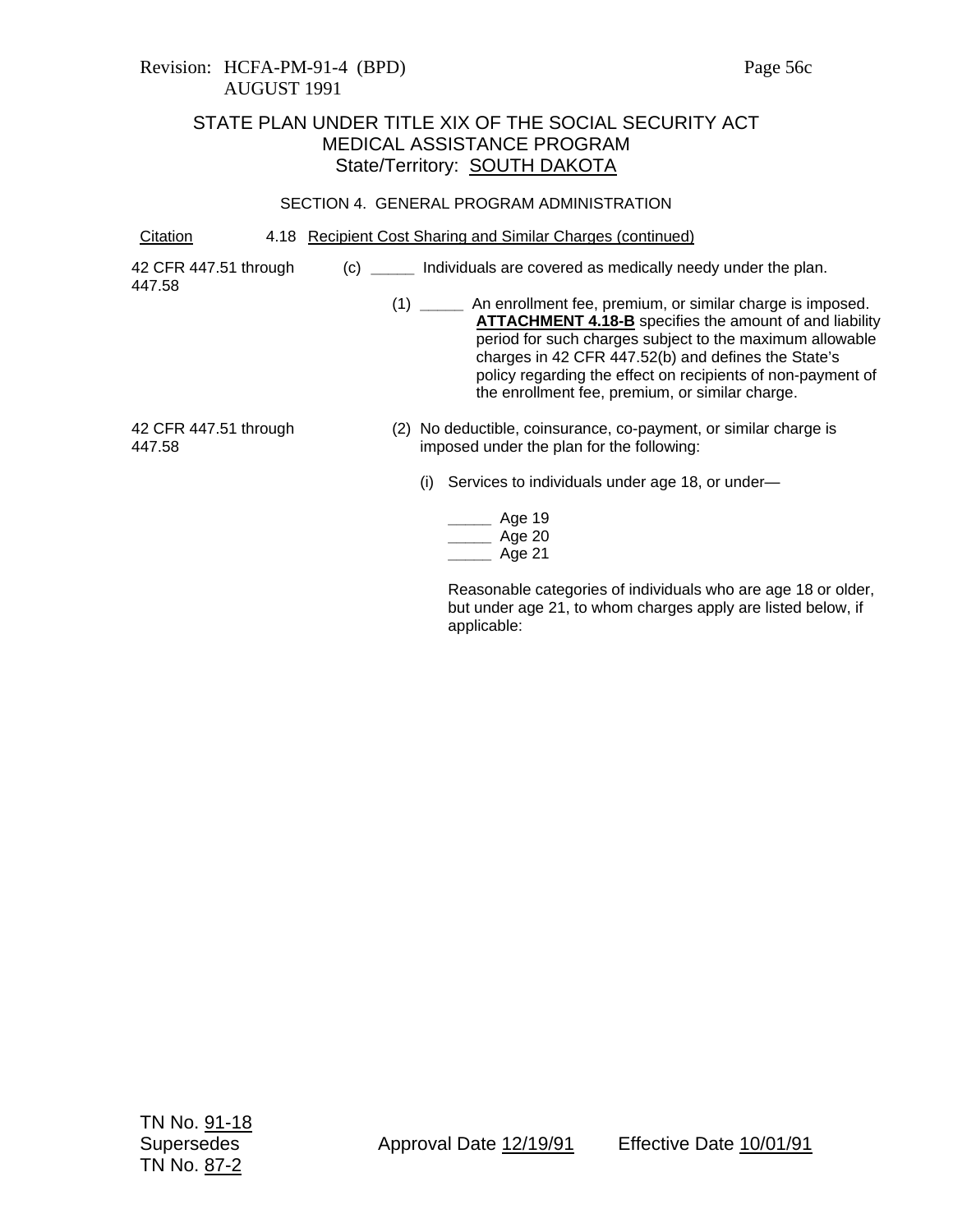## Revision: HCFA-PM-91-4 (BPD) Page 56d AUGUST 1991

## STATE PLAN UNDER TITLE XIX OF THE SOCIAL SECURITY ACT MEDICAL ASSISTANCE PROGRAM State/Territory: **SOUTH DAKOTA**

### SECTION 4. GENERAL PROGRAM ADMINISTRATION

Citation 4.18 Recipient Cost Sharing and Similar Charges (continued)

| 42 CFR 447.51 through | (c) |
|-----------------------|-----|
| 447.58                |     |

- (2) (continued),
	- (ii) Services to pregnant women related to the pregnancy or any other medical condition that may complicate the pregnancy.
	- (iii) All services furnished to pregnant women.
		- **\_\_\_\_\_** Not applicable. Charges apply for services to pregnant women unrelated to the pregnancy.
	- (iv) Services furnished to any individual who is an inpatient in a hospital, long-term care facility, or other medical institution, if the individual is required, as a condition of receiving services in the institution, to spend for medical care costs all but a minimal amount of his income required for personal needs.
	- (v) Emergency services if the services meet the requirements in 42 CFR 447.53(b)(4).
	- (vi) Family planning services and supplies furnished to individuals of childbearing age.
	- (vii) Services furnished to an individual receiving hospice care, as defined in section 1905(o) of the Act.
	- (viii) Services provided by a health maintenance organization (HMO) to enrolled individuals.
		- **\_\_\_\_\_** Not applicable. No such charges are imposed.

1916 of the Act P.L. 99-272 (section 9505) 42 CFR 447.51 through 447.58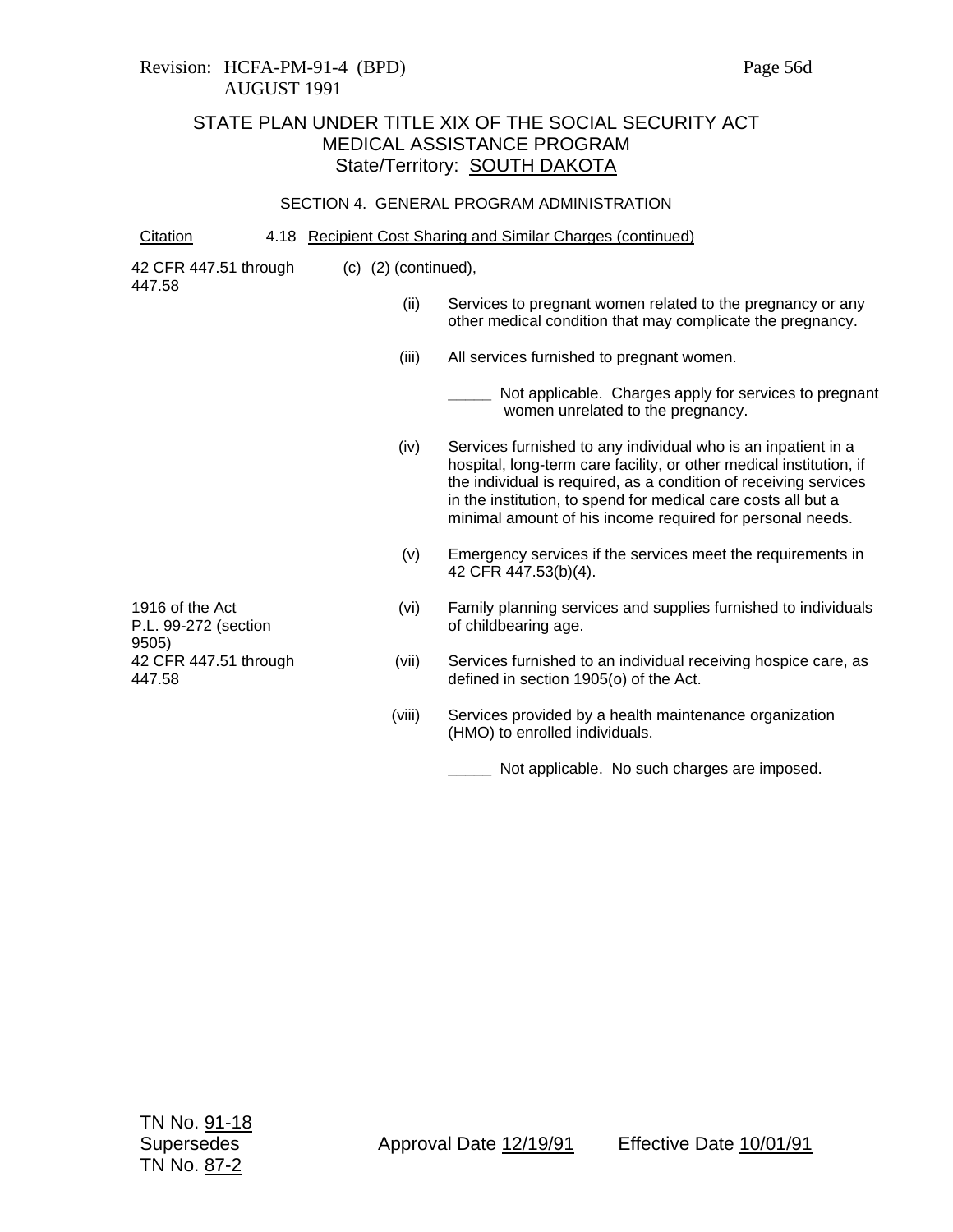### SECTION 4. GENERAL PROGRAM ADMINISTRATION

Citation 4.18 Recipient Cost Sharing and Similar Charges (continued)

(c) (continued)

42 CFR 447.51 through 447.58

(3) Unless a waiver under 42 CFR 431.55(g) applies, nominal deductible, coinsurance, co-payment, or similar charges are imposed for services that are not excluded from such charges under item (b)(2) above.

**\_\_\_\_\_** Not applicable. No such charges are imposed.

- (i) For any service, no more than one type of charge is imposed.
- (ii) Charges apply to services furnished to the following age groups:

| 18 or older |
|-------------|
| 19 or older |
| 20 or older |
| 21 or older |

Reasonable categories of individuals who are 18 years of age, but under 21, to whom charges apply are listed below, if applicable: